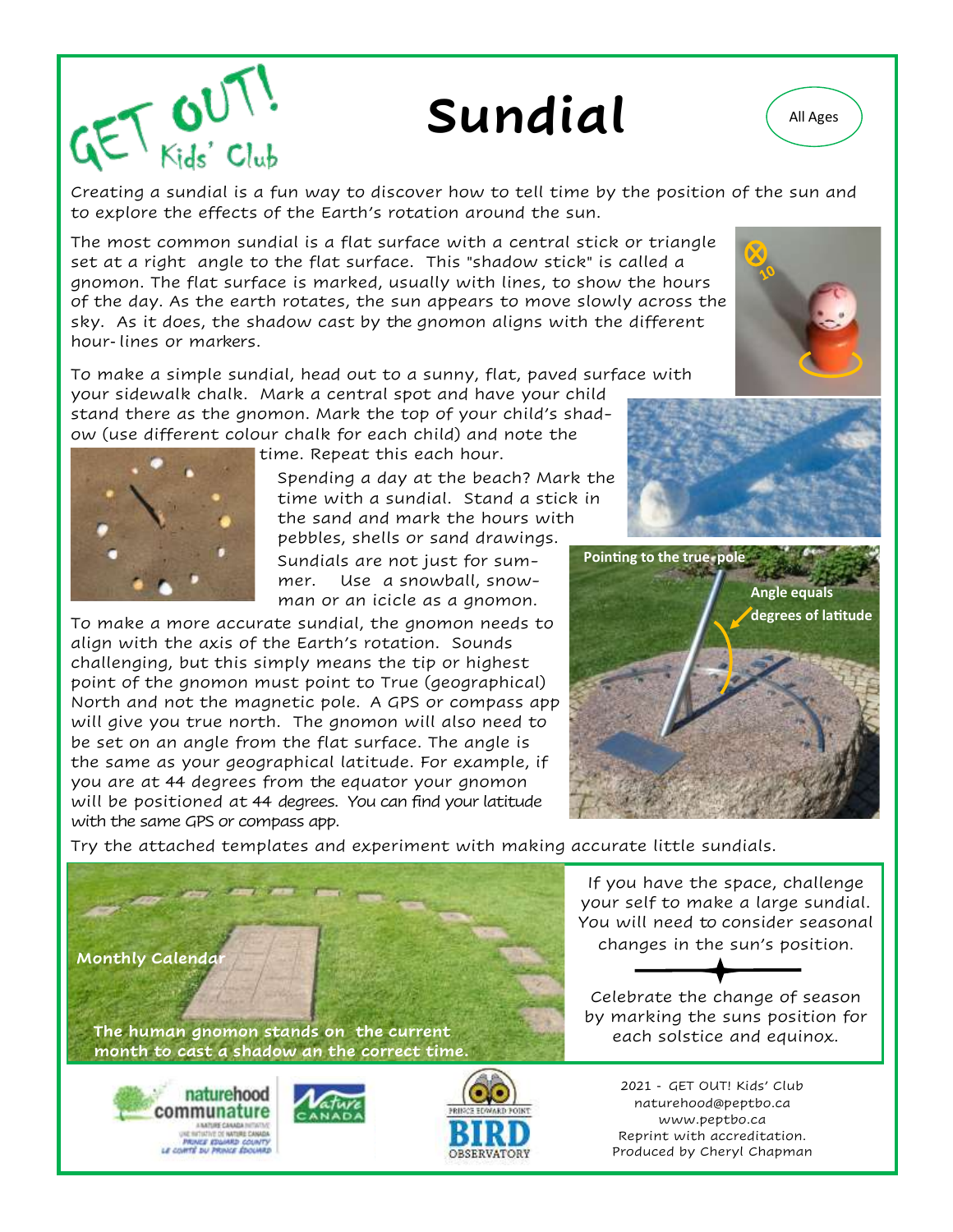

- $\Diamond$  Print and cut around the outer edge of the Sundial diagram.
- Fold the centre vertical line up, and the 2 **True North** lines down to create a triangle, the gnomon. Make sure the gnomon stands vertically, at right angles to the Sundial face. Secure the gnomon with sticky tape. A thin piece of cardboard inside the fold can reinforce it.
- ↑ Place the Sundial flat and level, with the Gnomon (triangle) pointing toward True North in the Northern hemisphere).
- **OR** Use a clock to adjust rotation to correct time. (Adjust for daylight savings time if needed)